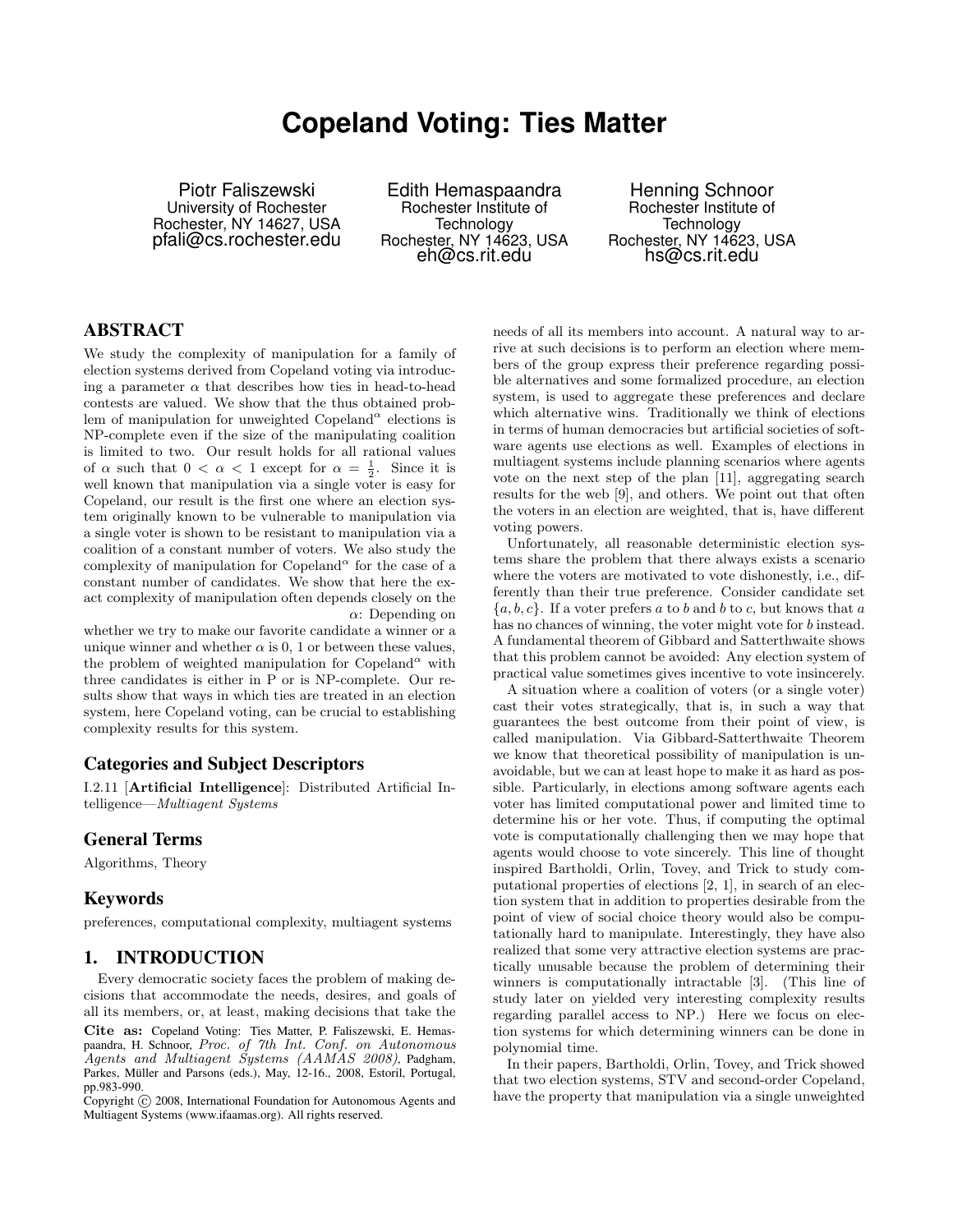voter is NP-complete for them. Later, in an important sequence of papers, Conitzer, Sandholm, and Lang [5] showed that many election systems are difficult to manipulate even if one is limited to a certain constant number of candidates, provided the coalition of manipulators includes many weighted voters. Conitzer and Sandholm [6] and Elkind and Lipmaa [10] studied general techniques for modifying existing election systems as to guarantee resistance to manipulation. Hemaspaandra and Hemaspaandra [13] showed that a broad class of election systems, including veto and Borda count, is computationally resistant to manipulation by coalitions of weighted voters. Recent years also brought several papers that call for more detailed study of the complexity of manipulation via arguing that NP-completeness results may not be sufficient [7, 16, 20].

In this paper, following [12], we focus on a family of election systems derived from Copeland voting via introducing value-of-tie parameter  $\alpha$ . Intuitively, Copeland<sup> $\alpha$ </sup> voting works as follows: For each pair of candidates we ask each voter which one he or she prefers; the candidate preferred by the majority receives one point and the other one receives no points. In case of a tie both candidates receive  $\alpha$  points. Apparently, Copeland defined his system with  $\alpha = \frac{1}{2}$  in mind, but we study it for all rational  $\alpha$ 's between 0 and 1.<sup>1</sup> We also mention that some papers define Copeland voting to be what we call Copeland<sup>0</sup> [17, 12].

There are many reasons why Copeland voting is attractive. For example, if there is a candidate who is preferred by the majority of voters to every other candidate, so-called Condorcet winner, then this candidate is a winner of Copeland election. This indicates that, in some sense, Copeland voting is fair. Also, as opposed to many other systems that share this property the set of winners for Copeland<sup> $\alpha$ </sup> can easily be computed in polynomial time. This means that Copeland voting is practical in settings where multiple elections happen every second.

Among other results, Conitzer, Sandholm, and Lang [5] showed that manipulation is computationally difficult for Copeland $0.5$  for the case of four candidates and a large coalition of weighted voters. They also showed that it is easy if we have three candidates or less. Our results complement and enrich those of Conitzer, Sandholm and Lang. In particular, we show that the problem of manipulation for unweighted Copeland<sup> $\alpha$ </sup> elections is NP-complete even if the size of the manipulating coalition is limited to two. Our result holds for all rational values of  $\alpha$  such that  $0 < \alpha < 1$  except for  $\alpha = \frac{1}{2}$ . Since it is well known that single-voter manipulation is easy for Copeland<sup> $\alpha$ </sup> (this follows easily from [2]), our result is the first one where an election system originally known to be vulnerable to manipulation via a single voter is shown to be resistant to manipulation via a coalition of a constant number of unweighted voters. The result is interesting also because there are very few natural voting systems for which it is known that unweighted manipulation is hard. Two famous exceptions are STV [1] and second-order Copeland [2], both of which are hard to manipulate even by a single voter.

It is somewhat disappointing, yet fascinating, that our hardness-of-manipulation result for Copeland<sup> $\alpha$ </sup> does not hold for  $\alpha \in \{0, \frac{1}{2}, 1\}$ . Each of these values of  $\alpha$  is special in a slightly different way. For example, for  $\alpha = 1$  we have a situation where each tied head-to-head contest gives one point to both candidates involved and thus the manipulators have very limited incentive to try to arrange for such ties. Yet, all known hardness-of-manipulation results for Copeland work via creating situations where the manipulators need to carefully seek possibilities for head-to-head ties. Similar singularities, but of a different nature, happen for  $\alpha = 0$  and  $\alpha = \frac{1}{2}$  (see Section 3 for further discussion).

The fact that our proofs fail for  $\alpha \in \{0,1\}$  can also be explained in the context of the results of Faliszewski et al. [12] regarding so-called microbribery. Consider Copeland<sup>«</sup> election where voters represent their votes via irrational preference tables, that is, for every pair of candidates each voter specifies, independently, which one among the two he or she prefers. Note that irrational preference tables do not necessarily yield transitive relations. In bribery a briber tries to ensure that his or her favorite candidate wins via modifying certain votes. Microbribery is a form of bribery where the briber can flip each entry of each preference table at unit cost. In their papers, Faliszewski et al. showed that microbribery is solvable in polynomial time for Copeland<sup>a</sup> with  $\alpha \in \{0, 1\}$ . This is significant for our proofs which, in essence, work via constructing microbribery instances where flips of preference have to be achieved using only two rational voters. Alternatively, one would hope that our hardnessof-manipulation results could yield hardness-of-microbribery results and we have made some preliminary steps in that direction, but the transition is, in fact, much more difficult than it may appear.

The focus of this paper is on unweighted voters, but we also study the complexity of manipulation for Copeland<sup> $\alpha$ </sup> for weighted voters and a constant number of candidates. We show that the exact complexity of manipulation often depends closely on the winner model as well as on the parameter  $\alpha$ : Depending whether we try to make our favorite candidate a winner or a unique winner and whether  $\alpha$  is 0, 1 or between these values, the problem of weighted manipulation for Copeland<sup> $\alpha$ </sup> with three candidates is either in P or is NP-complete. The only previously known result regarding the complexity of manipulation in three candidate Copeland elections [5] was for  $\alpha = \frac{1}{2}$  and the unique winner model and indicated vulnerability.

We believe that our results are interesting in their own right, but we feel that they also indicate a more general trend: We show that exact ways in which ties are handled in an election system, here Copeland voting, can be crucial to establishing complexity results for this system. In our case it matters both how we handle ties at the local level of headto-head contests as well as how we handle global ties, i.e., whether we seek winners or unique winners. Since it is often tempting to disregard tie-handling issues as uninteresting, we feel that our paper's theme, ties matter, is of importance.

#### 2. PRELIMINARIES

We model an election as a pair  $E = (C, V)$ , where  $C =$  $\{c_1, \ldots, c_m\}$  is a set of candidates and  $V = \{v_1, \ldots, v_n\}$ is a multiset of voters. Each voter  $v_i$  is represented via a description of his or her preference over the set of candidates and a nonnegative integer  $w_i$ , his or her weight. For the purpose of counting votes we treat each weight  $w_i$  voter as  $w<sub>i</sub>$  weight 1 voters. We say that voters are unweighted if all their weights are equal to 1.

<sup>1</sup>Copeland's manuscript [8] is the standard reference for Copeland voting. However, this manuscript is hard to obtain and we were unable to locate it. Thus, we cannot speak with certainty how Copeland defined his system.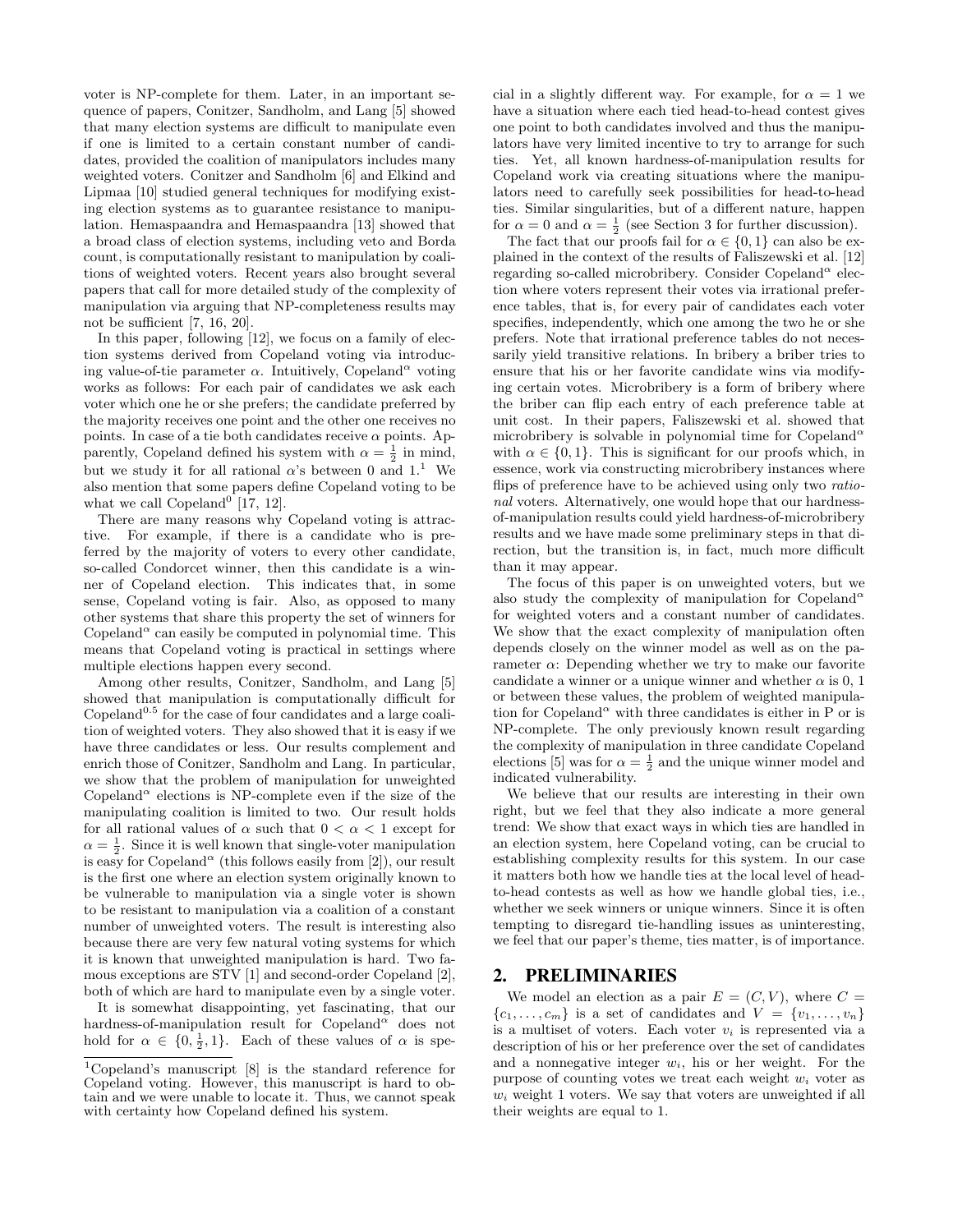There are many ways of representing voters' preferences but for the purpose of this paper we take the standard model where each voter's preference is a strict linear order over the set of candidates. For example, if we have candidates  $c_1, c_2$ , and  $c_3$  then a voter who likes  $c_1$  best and really dislikes  $c_2$ would represent his or her preference via order  $c_1 > c_3 > c_2$ . We have already mentioned irrational preference tables as an alternative representation of preferences [12] and other representations exist as well. We mention the work of Boutilier et al. [4] as a particularly interesting example of a different approach to preference specification, and a paper of Xia et al. [19] as an example of applying ideas from that work in the context of computational social choice theory.

There are many rules used to aggregate votes and define the winners. Plurality rule says that the candidates ranked first by most voters are winners. For a scoring protocol  $(\alpha_1, \ldots, \alpha_m)$ , where m is the number of candidates and  $\alpha_1, \ldots, \alpha_m$  is a nonincreasing sequence of integers, each candidate receives  $\alpha_i$  points for each voter that ranks him or her i'th; the candidates with most points are the winners. Natural examples of scoring protocols include plurality, veto (with vectors  $(1, \ldots, 1, 0)$ ), and Borda count (with vectors  $(m-1, m-2, \ldots, 0))$ . STV is a system where an election over m candidates is performed in up to m rounds where in each round a group of candidates ranked first by the least number of voters is removed; the candidates removed in the last round are the winners.

A different approach to designing election rules, dating back to Ramon Llull and, independently, marquis de Condorcet (see [15]), is based on the analysis of head-to-head majority contests between the candidates. Let  $E = (C, V)$ be an election and let  $c_i$  and  $c_j$  be two distinct candidates in C. By  $\text{pref}_E(c_i, c_j)$  we mean the number of voters in V that prefer  $c_i$  to  $c_j$ . We define  $\text{vs}_E(c_i, c_j)$  to be  $\text{pref}_E(c_i, c_j) - \text{pref}_E(c_j, c_i)$ . If  $\text{vs}_E(c_i, c_j)$  is positive then we say that  $c_i$  wins his or her head-to-head contest with  $c_i$  and if it is negative then we say that  $c_i$  loses this contest. If  $\text{vs}_E(c_i, c_j) = 0$  then we say that  $c_i$  and  $c_j$  tie in their head-to-head contest. By a slight abuse of notation we sometimes refer to  $\text{vs}_{E}(c_i, c_j)$  as the result of head-to-head contest between  $c_i$  and  $c_j$ . (Note that sometimes, when it is clear from the context, we will mean this phrase to simply indicate who had won a particular head-to-head contest.) We define  $\text{wins}_E(c_i)$  to be the number of candidates that  $c_i$  defeats in their head-to-head contest and ties $E(c_i)$  as the number of candidates with whom  $c_i$  ties. Following [12], we define Copeland<sup> $\alpha$ </sup>.

DEFINITION 2.1. Let  $E = (C, V)$  be an election and let  $\alpha$ be a rational number,  $0 \leq \alpha \leq 1$ . We define Copeland<sup>a</sup> score of a candidate  $c_i$  from election E as score  $\frac{\alpha}{E}(c_i)$  =  $\text{wins}_E(c_i) + \alpha \cdot \text{ties}_E(c_i)$ . The candidates that have highest Copeland<sup> $\alpha$ </sup> scores are the winners of the given Copeland<sup> $\alpha$ </sup> election.

Let us now formally define the problem of manipulation for a given election system  $\mathcal{E}$ ,  $\mathcal{E}$ -manipulation.

- Given: An election  $E = (C, V \cup W)$ , where voters in V have fixed preference lists over  $C$  and  $W$  are the manipulative voters, whose preference lists we are to set, and a distinguished candidate  $p \in C$ .
- Question: Is it possible to set preference lists of voters in W such that p is a winner in  $\mathcal E$  election E?

We define the problem of manipulation for the case of weighted voters,  $\mathcal{E}\text{-weighted-manipulation}$ , analogously. Originally, Bartholdi, Tovey, Trick, and Orlin [2, 1] studied the case where only a single voter attempts manipulation. Later on, Conitzer, Sandholm, and Lang [5] introduced the above coalitional manipulation problems both for the weighted and unweighted cases, both in the constructive and destructive settings. (In the destructive case, not studied in this paper, we seek not to make  $p$  a winner but to prevent him/her from winning.)

The main goal of this paper is to show hardness of manipulation for Copeland<sup> $\alpha$ </sup>. We do so via showing that appropriate manipulation problems are NP-complete, via reductions from several well-known NP-complete problems. Below we define these problems.

In the exact-cover-by-3-sets problem (X3C) we are given a finite set  $B = \{b_1, \ldots, b_{3k}\}\$ and some collection of its 3element subsets  $S = \{S_1, \ldots, S_n\}$  and we ask if there are k sets  $S_{a_1}, \ldots, S_{a_k} \in \mathcal{S}$  such that  $\bigcup_{i=1}^k S_{a_i} = B$ . In the Partition problem we ask whether a sequence of nonnegative integers can be broken into two parts that each sum up to the same value.

Both Partition and X3C are standard, well-known, NPcomplete problems.The following problem is also standard, but perhaps a little less widely known. In the 1-in-3-Sat problem we are given a collection of clauses of the form 1-in-3 $(x, y, z)$  and we are to determine if there is a truth assignment to the variables such that for each clause 1-in-3 $(x, y, z)$ , exactly one of the variables  $x, y$  or z is true. In the context of 1-in-3-Sat we will refer to collections of clauses as 1-in-3-formulas. For the purpose of this paper we define a restricted version of 1-in-3-Sat where we only allow 1-in-3-formulas with each variable appearing exactly in 4 clauses, and each clause containing three distinct variables. The question is whether there exists a solution to the formula making exactly  $\frac{1}{3}n$  variables true, where *n* is the number of clauses, and the formulas have  $\frac{3}{4}n$  variables. We call thus restricted version of the problem 1-in-3-Sat'. We have shown that 1-in-3-Sat' is NP-complete.

#### LEMMA 2.2.  $1$ -in-3-Sat' is NP-complete.

Our proofs often involve fairly complicated instances of elections and we now provide some results that simplify crafting these instances. We start with a useful notation convention. Consider an election with candidate set C and some voter  $v$  in this election. Let  $D$  be some subset of  $C$ . If in the preference list of  $v$  we include  $D$  then this means: candidates from the set  $D$ , listed in some arbitrary but fixed order. If the preference list include  $\overline{D}$  then it means: candidates from  $D$  listed in reverse order.

Each election  $E = (C, V)$  induces a directed graph  $G(E)$ with edges labeled with nonnegative integers. Vertices of  $G(E)$  are exactly the candidates of E and edges correspond to the results of head-to-head contests between candidates. That is, for each two distinct candidates  $c_i, c_j \in C$  we have an edge in  $G(E)$  coming from  $c_i$  to  $c_j$  with label k if and only if  $\text{vs}_E(c_i, c_j) = k$  and  $k > 0$ . The following lemma, due to McGarvey [14] (see also the work of Stearns [18]) says that each directed, antisymmetric graph with edges labeled by nonnegative even integers is induced by an election.

Lemma 2.3. For each antisymmetric directed graph G with edges labeled with nonnegative even integers there exists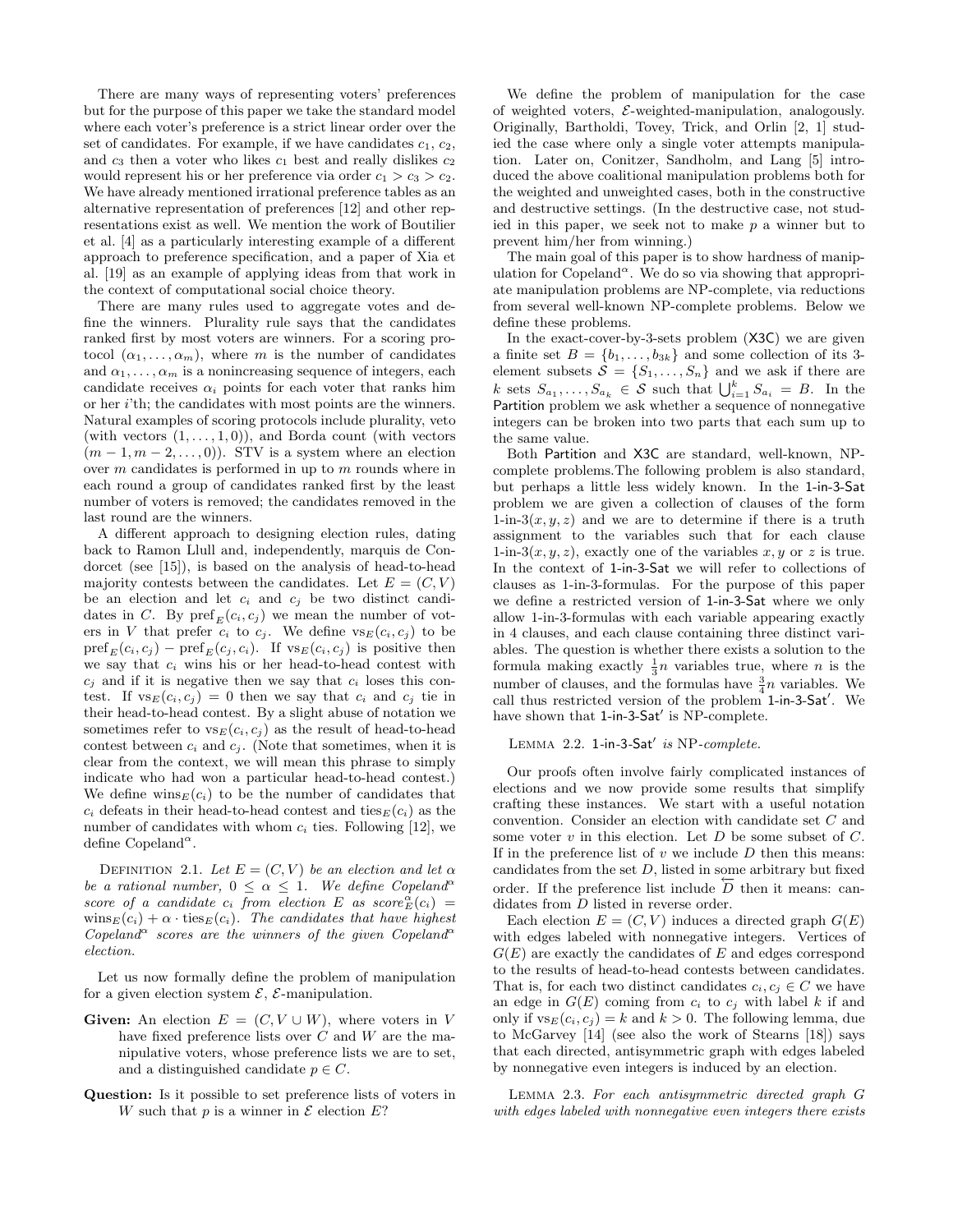an election E such that  $G = G(E)$ , and E can be computed in polynomial time in the size of G and the largest label.

For a given positive integer n, let  $\text{Pad}_n$  be the election  $(C, V)$  with  $C = \{0, 1, \ldots, 2n\}$  and where for each pair of candidates  $i, j$  we have that i defeats j in their head-to-head contest if and only if  $(i - j) \mod 2n \leq n$ . It is easy to see that  $||C|| = 2n + 1$  and that each candidate in this election has Copeland<sup> $\alpha$ </sup> score *n*. We use this election as padding in other constructions, e.g., in the next lemma which simplifies designing complicated elections.

LEMMA 2.4. Let  $E = (C, V)$  be an election where  $C =$  $\{c_1, \ldots, c_n\}$ , and let  $\alpha$  be a rational number such that  $0 \leq$  $\alpha \leq 1$ . For each candidate  $c_i$ , let  $t_i = \text{ties}_E(c_i)$ . For each positive integer q and a sequence of nonnegative integers  $k_1, \ldots, k_n$  such that for each  $k_i$  we have  $0 \leq k_i \leq n^q$  there is an election  $E' = (C', V')$  such that: (a)  $C' = C \cup D$ , where  $D = \{d_1, ..., d_{2nq+1}\};$  (b) for each i,  $1 \leq i \leq n$ ,  $score_{E'}^{\alpha}(c_i) = 2n^{q+1} - k_i + \alpha t_i$ ; (c) for each i,  $1 \le i \le 2n^{q+1}$ ,  $score_{E'}^{\alpha}(d_i) \leq n^{q+1} + 1$ ; (d) head-to-head contests between candidates from  $C$  in  $E'$  have the same results as in  $E$ .

PROOF. We build  $E'$  via taking a disjoint union of the input election E with a specifically crafted election  $F =$  $(D, W)$ , where  $D = \{d_1, \ldots, d_{2nq+1}\}$ , and setting the result of head-to-head contests between the candidates in C and in D appropriately.<sup>2</sup> F is Pad<sub>nq+1</sub> with one arbitrary candidate removed. For each  $d_i \in D$  we have  $score_F^{\alpha}(d_i) \leq n^{q+1}$ .

We now describe the head-to-head contests between candidates in  $C$  and  $D$ . Each such contest is won exactly by 2 votes (see Lemma 2.3) and we arrange them as follows. We split D into n groups,  $D_1, \ldots, D_n$ , each with exactly  $2n^q$  candidates. Let  $c_i$  be some candidate in C. For each j such that  $1 \leq j \leq n$  and  $i \neq j$ , candidate  $c_i$  wins all the head-to-head contest with members of  $D_i$ . Regarding the head-to-head contests between  $c_i$  and the members of  $D_i$ , we set them so that in the final election  $score_{E'}^{\alpha}(c_i) = 2n^{q+1} - k_i + t_i\alpha$ . This is easy to do, as without counting the points from interacting with members of  $D_i$ —each  $c_i$  has a score between  $2n^{q+1} - 2n^q + t_i \alpha$  and  $2n^2-2n^q+n-1+t_i\alpha$  and via interacting with members of  $D_i$ ,  $c_i$  can get any arbitrarily chosen number of points between 0 and  $2n^q$ . (Recall that for each  $k_i$  we have  $0 \leq k_i \leq n^q$ . Also,  $c_i$  already has the  $t_i \alpha$  points from the ties within E.) It is easy to see that each  $d_i \in D$  also has Copeland<sup> $\alpha$ </sup> score as required by the lemma.  $\square$ 

Note that in the proof of Lemma 2.4 we never introduce head-to-head contest ties other than those already present in the election E.

We conclude with the following observation. Let  $E =$  $(C, V)$  be an election and let  $c_i$  and  $c_j$  be two candidates. We can add two voters,  $v$  and  $v'$ , one with preference order  $c_i > c_j > C - \{c_i, c_j\}$ , and the other with preference order  $C - \{c_i, c_j\} > c_i > c_j$ , so that we do not change the result of any of the head-to-head contests except the one between  $c_i$  and  $c_j$ , where we give  $c_i$  two votes of advantage. Thus, we can build elections using Lemma 2.4 and then amplify the results of specific head-to-head contests as we please. (We will soon see how this ability is crucial in our proofs.)

#### 3. UNWEIGHTED MANIPULATION

This section is dedicated to proving Theorem 3.1.

THEOREM 3.1. Let  $\alpha$  be a rational number such that  $0 <$  $\alpha < 1$  and  $\alpha \neq \frac{1}{2}$ . Copeland<sup> $\alpha$ </sup>-manipulation is NP-complete.

Both the case with exactly one manipulator and the case with unweighted voters and a bounded number of candidates are solvable in polynomial time via greedy algorithms (see, e.g., [2]); thus, our result is in some sense optimal.

We split the proof into two lemmas below, one for  $0 <$  $\alpha < \frac{1}{2}$  and the other for  $\frac{1}{2} < \alpha < 1$ . These two parts of the proof, while sharing some common infrastructure, are fairly different. One of the reasons for this diversity is that the dynamics of manipulation differ depending on whether  $\alpha$  is above or below  $\frac{1}{2}$ . In our proofs the manipulators often need to vote in such a way as to change a result of the head-tohead contest between some candidates  $c_i$  and  $c_j$  from one of the winning to them tieing. If originally  $c_i$  wins then changing the result to a tie means that  $c_i$  loses  $1 - \alpha$  points and  $c_i$  gains  $\alpha$  points. It often matters which one of these two values is larger.

#### Infrastructure for the Proof

Both our reductions for Copeland<sup> $\alpha$ </sup>-manipulation follow the same general structure: We are given some instance I of the problem we reduce from (X3C, or 1-in-3-Sat') and we build an election  $E = (C, V \cup \{v, v'\})$ , where candidates in C together with the nonmanipulative voters in  $V$  in some way correspond to the structure of  $I$  and where the two manipulators,  $v$  and  $v'$ , are trying to ensure that a distinguished candidate  $p \in C$  is a winner. Later, for each of the reductions, we describe precisely how this correspondence is realized; now we present the underlying mechanisms we use when designing our elections.

In particular, we specify our elections via listing some candidates  $c_1, \ldots, c_n$  together with their Copeland<sup> $\alpha$ </sup> scores expressed relative to our designated candidate p's score and together with results of those head-to-head contest between candidates  $c_1, \ldots c_n$  that the manipulators have a chance of changing. The goal of the discussion below is to show that we can build elections specified this way (though, of course, besides candidates  $c_1, \ldots, c_n$  our elections will have multiple padding candidates, but we will argue that their presence, aside from contributing to  $c_i$ 's scores, can be essentially ignored).

Since the manipulators' goal is to ensure  $p$ 's victory, we assume, w.l.o.g., that they always rank p first.

We design our election  $E$  to have an even number of voters. Most of the head-to-head contests in E are either won or lost by more than two votes so that the manipulators are too few to affect them. The remaining head-to-head contests are either won or lost be exactly two voters or are tied; the manipulators are in power to modify these results to either a tie (in the former case) or to a victory for one of the involved candidates (in the latter case) via casting appropriate votes. We assume that all head-to-head results for which we do not indicate otherwise are won by more than two votes.

In our constructions of  $E$  we ensure that, not counting the manipulators' votes, p obtains Copeland<sup> $\alpha$ </sup> score K, where K is some fairly large integer. We design  $E$  so that  $p$  receives all of these points from victories in head-to-head contests. (Note that the exact value of  $K$  is not significant as long

<sup>2</sup>One can think of a disjoint union of two elections in terms of a disjoint union of their underlying election graphs.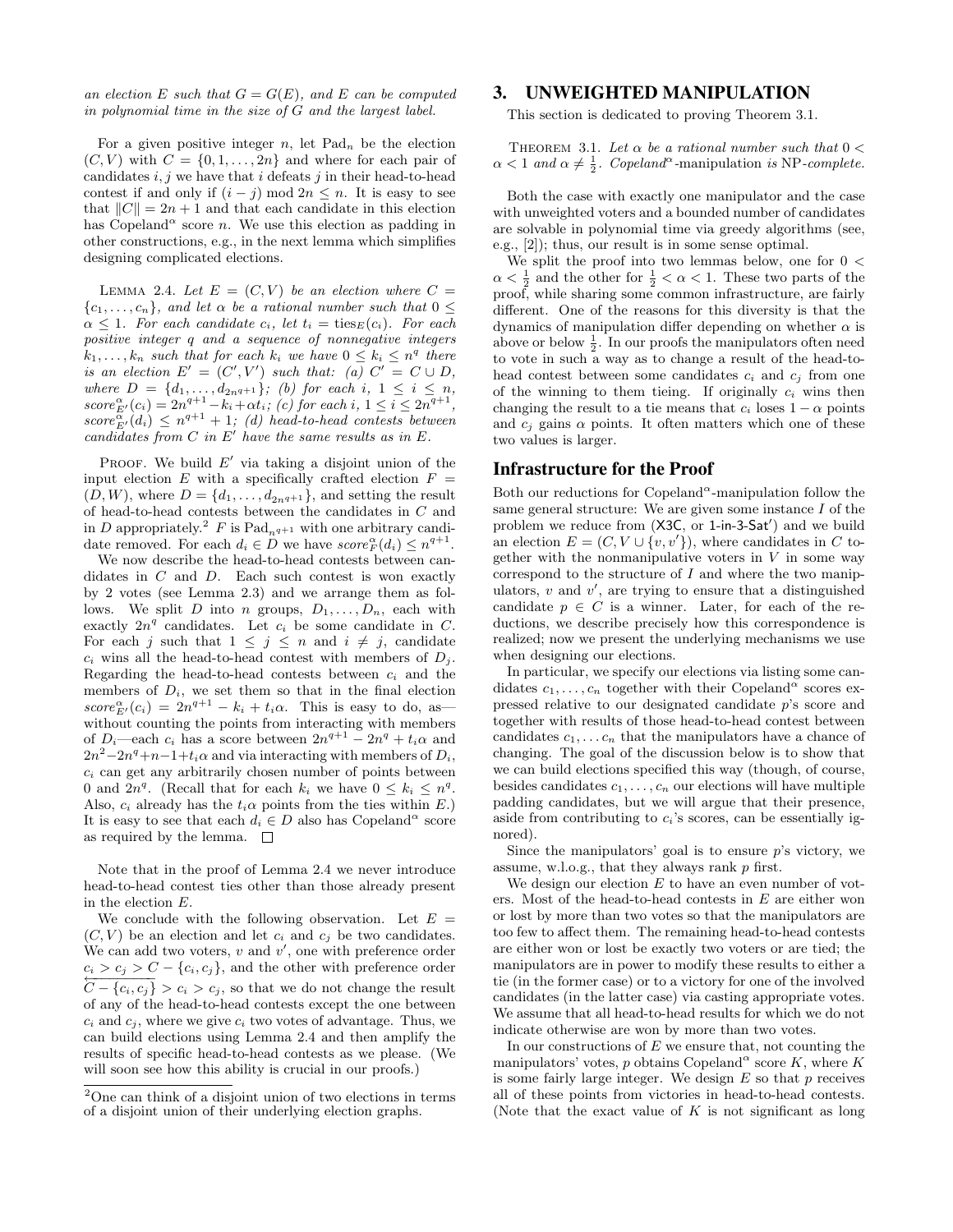as we can build the election  $E$  in polynomial time and the scores of all other candidates, expressed relative to  $K$ , are maintained.)  $p$  loses all remaining head-to-head contests, and—except for one— $p$  loses these contests by more than 2 votes. In this one singled out head-to-head contest between  $p$  and a special candidate  $t$ ,  $p$  loses by exactly 2 votes. Since both manipulators rank  $p$  first, after including their votes we have that p's final Copeland<sup> $\alpha$ </sup> score in E is  $\ell = K + \alpha$ . We ensure that t has Copeland<sup> $\alpha$ </sup> score lower than K and we never use candidate t for purposes other than this in our construction. (As the reader may point out, we will still have to assign results of head-to-head contests between t and all other candidates, but this will be done automatically via an invocation of Lemma 2.4.)

By the above paragraph we know that in our instances of manipulation  $p$  ends up with Copeland<sup> $\alpha$ </sup> score  $\ell$  (provided both manipulators rank  $p$  first, but, as we said, we can assume that w.l.o.g.). The core of our constructions is designing a correspondence between a given instance I of the problem we reduce from and the election  $E$ . We build this correspondence via introducing a group of candidates  $c_1, \ldots, c_n$  that either correspond to objects in I or whose goal is to enforce consistency constraints of I. For each such candidate  $c_i$  we specify Copeland<sup> $\alpha$ </sup> score, relative to K (equivalently, relative to  $\ell$ ), that we want him/her to have before manipulators' votes are included and the results of those head-to-head contest between  $c_i$ 's that we want the manipulators to be able to affect (i.e., head-to-head contests that are either tied or won/lost by two votes). We will call those head-to-head contests flexible. The remaining, nonflexible, head-to-head contests can be set arbitrarily, provided the  $c_i$ 's have Copeland<sup> $\alpha$ </sup> scores as specified.

For each candidate  $c_i$ ,  $1 \leq i \leq n$ , let  $f_i$  and  $t_i$  be two nonnegative integers such that our construction requires candidate  $c_i$  to have prior-to-manipulation Copeland<sup> $\alpha$ </sup> score  $K + \alpha t_i \pm f_i$ . In addition, we do not want the manipulators to be able to change this score in any way other than via affecting the flexible head-to-head contests we mentioned above. In particular, this means that given a candidate  $c_i$  we cannot get his or her  $\alpha t_i$  points via simply adding padding candidates with whom  $c_i$  would tie in their head-to-head contests. The two manipulators could change the result of such a contest to a victory for one of the candidates involved. On the other hand, it is easy to see that if all  $t_i$ 's are 0, then an election fulfilling all our criteria is fairly easy to build. All we have to do is build an election  $E$  with candidates  $p, t, c_1, \ldots, c_n$ , with results of head-to-head contests matching the requirements described above (i.e., regarding  $p$  and  $t$ , and regarding candidates  $c_1, \ldots, c_n$  and apply Lemma 2.4 to  $E$  with a high enough value of  $q$  so that all scores can be implemented. Of course, this also involves computing the exact value of  $K$ , but it is fairly easy, given all  $f_i$ 's. Applying Lemma 2.4 will, of course, involve adding many padding candidates, but it is easy to ensure that each padding candidate has score lower than K (and, thus, lower than  $\ell$ ). Finally, via the discussion below Lemma 2.4 it is easy to see how we can ensure that the results of head-to-head contest that are to be won by more than 2 votes are won by exactly 4 votes.

However, limiting ourselves to having each  $t_i = 0$  is not good enough for our constructions. So, how do we implement the  $\alpha$  part of the scores? Let  $T = \sum_{i=1}^{n} t_i$ . In both our constructions  $T$  is polynomial in the size of  $I$ , the instance we reduce from. We introduce T candidates  $e_1, \ldots, e_T$  and we require that their Copeland<sup> $\alpha$ </sup> scores, not counting the manipulators' votes, are exactly  $K + 1$ . We also stipulate that for each  $c_i$ , exactly  $t_i$  distinct candidates from the set  $\{e_1, \ldots, e_T\}$  win their head-to-head contests with  $c_i$ , each by exactly two votes. With this modification we build our election as before, as if the  $\alpha$  parts of scores were empty.

How does the above construction help? Before we "begin the manipulation" it does not help at all. However, it is easy to see that if  $p$  is to become a winner then both manipulators, v and v', have to guarantee that each candidate  $e_j$  in  $\{e_1, \ldots, e_T\}$  ties the head-to-head contest with the candidate  $c_i$  that  $e_j$  used to defeat by 2 votes, thus giving each  $c_i$ the additional  $\alpha t_i$  points. The reason is that p can at best have Copeland<sup> $\alpha$ </sup> score  $\ell = K + \alpha$  and, had v and v' not ensured all the ties we mention then at least one of  $e_1, \ldots, e_T$ would have Copeland<sup> $\alpha$ </sup> score  $K + 1 > K + \alpha$  (recall that  $0 < \alpha < 1$ ) and p would not be a winner of the election. v and  $v'$  can ensure that all these ties happen via listing each of  $c_1, \ldots, c_n$  before any of  $e_1, \ldots, e_T$  in their votes.

Thus, using the above described logic on top of the whole construction we can, in effect, assume that we can specify the  $\alpha$  parts of the scores of  $c_i$ 's as well. This completes the description of how in our NP-completeness proofs we can claim that particular instances of manipulation can be built. We quickly mention that in our specifications of Copeland<sup>a</sup> scores for candidates we can also use expressions  $f_i - \alpha t_i$ : For each rational  $\alpha$  in  $(0, 1)$  there are two nonnegative integer constants,  $s_1$  and  $s_2$ , such that  $\alpha s_1 = s_2 - \alpha$ .

We handle the cases  $0 < \alpha < \frac{1}{2}$  and  $\frac{1}{2} < \alpha < 1$  separately.

# The case  $0 < \alpha < \frac{1}{2}$

LEMMA 3.2. Let  $\alpha$  be a rational number such that  $0 <$  $\alpha < \frac{1}{2}$ . Copeland<sup> $\alpha$ </sup>-manipulation is NP-complete.

PROOF. It is clear that the problem is in NP and so it remains to show NP-hardness. We do so via a reduction from X3C. Let  $I = (B, S)$  be an instance of X3C, where  $B = \{b_1, \ldots, b_{3k}\}\$ and  $S = \{S_1, \ldots, S_n\}$  is some family of 3element subsets of  $B$ . We describe an election  $E$  where two manipulative voters,  $v$  and  $v'$ , can ensure a distinguished candidate  $p$ 's victory if and only if  $I$  is a yes-instance of X3C. Note that, following the long discussion between Theorem 3.1 and Lemma 3.2 we will only describe significant candidates and omit the padding ones. Similarly, we will express scores that our candidates have before manipulators' votes are counted in the form  $\ell + f + \alpha t$ , where  $\ell$  is the (essentially fixed) number of points that p obtains. From now on when describing  $E$  we will use the word "candidates" to refer only to the significant candidates, but one should keep in mind that of course the padding ones are there as well.

Given  $(B, \mathcal{S})$ , we build our election E to have the following candidates (together with their Copeland<sup> $\alpha$ </sup> scores and results of some of their head-to-head contests.

- p. The distinguished candidate whose victory we want to ensure. By the discussion below Theorem 3.1, after manipulation p has exactly  $\ell$  Copeland<sup> $\alpha$ </sup> points.
- $b_1, \ldots, b_{3k}$ . For each  $i \in \{1, \ldots, 3k\}$  we have a single candidate  $b_i$  with Copeland<sup> $\alpha$ </sup> score  $\ell - \alpha$ .
- $S_1, \ldots, S_n, z_{1_1}, \ldots z_{n_3}$ . For each set  $S_i$  we have a single candidate  $S_i$  with score  $\ell + 3 - 3\alpha$ . Each  $S_i$  defeats in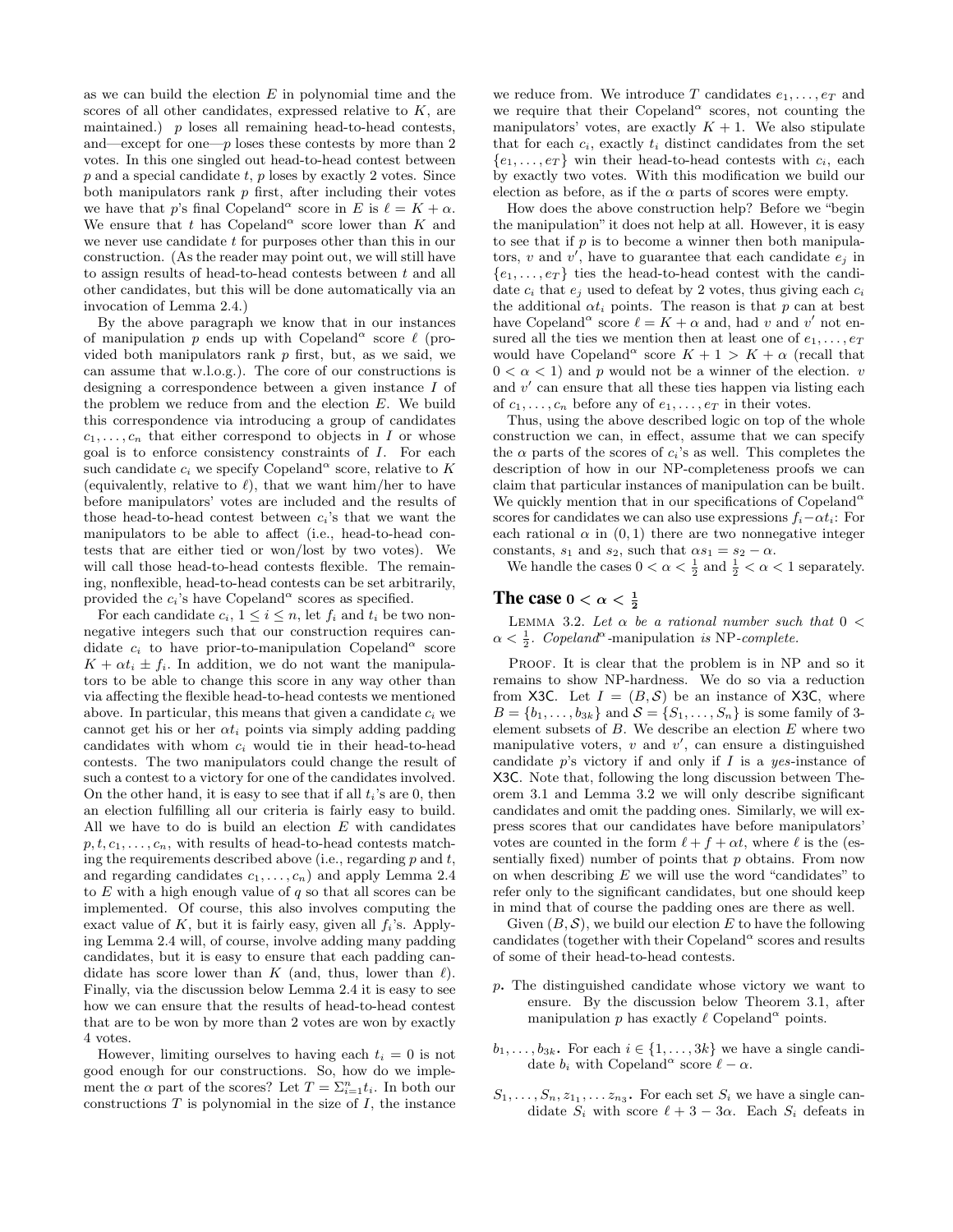their head-to-head contests exactly those  $b_j$ 's that are members of  $S_i$  (these victories are by 2 votes each).

- c. The counter candidate; has Copeland<sup>α</sup> score  $\ell (n-k)\alpha$ .
- $z_1, \ldots, z_{n_3}$ . Candidates  $z_{i_1}, z_{i_2},$  and  $z_{i_3}, i \in \{1, \ldots, n\}$ are responsible for implementing a certain consistency gadget. For each  $i \in \{1, \ldots, n\}$  we have that  $z_{i_1}$  wins by two votes the head-to-head contest with  $z_{i_2}$ ,  $z_{i_2}$ wins by 2 votes the head-to-head contest with  $z_{i_3}$ , and  $z_{i_3}$  wins by 2 votes the head-to-head contest with c. Also, each  $S_i$  defeats, by two votes, each of the candidates  $z_{i_1}$ ,  $z_{i_2}$ , and  $z_{i_3}$ . The form of Copeland<sup> $\alpha$ </sup> scores of candidates  $z_{i_t}$  depends on  $\alpha$  and we specify it later.

Aside from head-to-head contests mentioned above, all other head-to-head contests are either won or lost by more than 2 votes.

Each candidate  $S_i$ ,  $i \in \{1, ..., n\}$ , corresponds to a set in  $S$ . We refer to the members of that set, as well as to corresponding candidates, as  $b_{i_1}$ ,  $b_{i_2}$ , and  $b_{i_3}$ . Note that each candidate  $S_i$ ,  $i \in \{1, ..., n\}$  has a surplus of  $3 - 3\alpha$ Copeland<sup> $\alpha$ </sup> points that we have to remove in order to ensure  $p$ 's victory. For each  $S_i$  we can do so via enforcing that  $S_i$  ties with at least three of  $z_{i_1}, z_{i_2}, z_{i_3}, b_{i_1}, b_{i_2}, b_{i_3}$ . Later we show how to specify scores of candidates  $z_{i_1}, z_{i_2}, z_{i_3}, i \in$  $\{1, \ldots, n\}$  in such a way that in every manipulation that guarantees p's victory, if  $S_i$  ties with at least one of  $z_{i_1}, z_{i_2},$ or  $z_{i_3}$  then c ties with some candidate that he or she used to lose to (i.e., for each  $S_i$  that ties with at least one of  $z_{i_1}$ ,  $z_{i_2}$ , or  $z_{i_3}$ , c's Copeland<sup> $\alpha$ </sup> score increases by  $\alpha$ ). We now show that this implies that any manipulation that ensures  $p$ 's victory has to guarantee that each  $S_i$  either ties with all three of  $b_{i_1}, b_{i_2}, b_{i_3}$  or with neither of them.

Let us assume that there is a way for  $v$  and  $v'$  to cast their votes in such a way that  $p$  is a winner. This means that all other candidates can have scores at most  $\ell$ . For each  $j \in \{0, 1, 2, 3\}$ , let  $K_j$  be the number of candidates  $S_i$  that, including votes v and v', tie with exactly j of  $b_{i_1}, b_{i_2}, b_{i_3}$ . Since there are exactly n candidates  $S_i$ , we have that

$$
K_0 + K_1 + K_2 + K_3 = n. \tag{1}
$$

Each  $S_i$  that is not accounted for in  $K_3$  has to tie with at least one  $z_{i_t}$ ,  $t \in \{1, 2, 3\}$ , and for each such  $S_i$  the counter candidate c gets extra  $\alpha$  points. Thus,

$$
K_0 + K_1 + K_2 \le n - k,\t\t(2)
$$

as  $(n - k)\alpha$  is the largest number of points c can accept without having his or her score over  $\ell$  (recall our gadget connecting  $z_{i_t}$ 's and c). Finally, since there are exactly 3k candidates  $b_1, \ldots, b_{3k}$ , and each of them can tie with at most one  $S_i$ , we have  $3K_3 + 2K_2 + 1K_1 \leq 3k$ . If we sidewise add to it inequality (2) multiplied by 3 then we obtain  $3K_0 +$  $3K_1 + 3K_2 + 3K_3 + 2K_2 + 1K_1 \leq 3n$ . Since, via (1),  $3K_0 +$  $3K_1 + 3K_2 + 3K_3 = 3n$ , we have that  $2K_2 + K_1 \leq 0$ . Since  $K_1$  and  $K_2$  are nonnegative integers, it implies that  $K_1$  and  $K_2$  are 0; each  $S_i$  either ties with all his or her members or with none of them.

Thus, if p is to be a winner, at most k of candidates  $S_i$ can tie with candidates corresponding to the members of  $S_i$ (because  $3K_3 + 2K_2 + K_1 \leq 3k$  and both  $K_2$  and  $K_1$  are 0). Since, at most  $n - k$  of  $S_i$ 's can tie with their associated candidates  $z_{i_1}, z_{i_2}, z_{i_3}$ , it is easy to see that those  $S_i$ 's that tie with the corresponding candidates  $b_{i_1}, b_{i_2}, b_{i_3}$  constitute

exactly an exact-3-cover of B. To finish this direction of the proof it remains to show that for any manipulators' votes that ensure p's victory it really is the case that for each  $S_i$ that ties with at least one of  $z_{i_1}, z_{i_2}, z_{i_3}$  (including manipulators' votes) candidate c's score increases by  $\alpha$ .

We set the scores of candidates  $z_1, \ldots, z_{n_3}$  depending on the value of  $\alpha$ . We first handle the case when  $\frac{1}{3} \leq \alpha < \frac{1}{2}$ . In this case, we declare that each of  $z_{i_t}$ ,  $i \in \{1, \ldots, n\}$ ,  $t \in \{1, 2, 3\}$ , has score exactly  $\ell + 1 - 3\alpha$ . (Note that since  $\alpha \geq \frac{1}{3}$ ,  $1 - 3\alpha \leq 0$ .) It is easy to see that if any of  $z_{i_t}$ obtains extra  $\alpha$  (or more) points from tieing either with  $S_i$  or  $z_{i_{t-1}}$  (provided  $t > 0$  for the latter) then we need to ensure that this  $z_{i_t}$  also "unloads" these extra points somewhere. The only way to decrease  $z_{i_t}$ 's score is via ensuring that he or she ties with  $z_{i_{t+1}}$  (or c, if  $t = 3$ ). Since  $\alpha < \frac{1}{2}$ , the amount of points  $z_{i_t}$  loses this way balances all the points  $z_{i_t}$  might obtain due to manipulation and ensures that his or her score is at most  $\ell$ . Also, due to  $z_{i_t}$  tieing with  $z_{i_{t+1}},$  $t \in \{1, 2\}, z_{i_{t+1}}$  obtains extra  $\alpha$  points he or she needs to unload. This way the effect of  $S_i$  tieing with either one of  $z_i$ 's ( $t \in \{1, 2, 3\}$ ) propagates to eventually increasing c's score by  $\alpha$ . Also, the reader can easily verify that if each of  $z_{i_1}, z_{i_2}, z_{i_3}$  ties with  $S_i, z_{i_1}$  ties with  $z_{i_2}, z_{i_2}$  ties with  $z_{i_3}$  and  $z_{i_3}$  ties with c then each of  $z_{i_1}, z_{i_2}, z_{i_3}$  has Copeland<sup>a</sup> score at most  $\ell$ . Such tieing can be implemented by manipulators v and v' if in both their votes they prefer c to  $z_{i_3}$  to  $z_{i_2}$  to  $z_{i_1}$  to  $S_i$ .

For the case of rational  $\alpha$  such that  $0 < \alpha \leq \frac{1}{3}$  it is easy to see that the same arguments work provided that each candidate  $z_{i_t}$ ,  $i \in \{1, \ldots, n\}$ ,  $t \in \{1, 2, 3\}$  starts with Copeland<sup> $\alpha$ </sup> score equal to  $\ell$ .

We now show that if  $I$  is a yes-instance of X3C then  $p$ can become a winner of our election. Let  $\mathcal{S}_C$  be a set of all candidates  $S_i$  that correspond to some exact-3-cover of  $B$ and let  $Z_C$  be the set of their corresponding  $z_{i_t}$  candidates. Let Z be the set of all the  $z_{i_t}$  candidates in the election. It is easy to check that voters  $v$  and  $v'$  can ensure  $p$ 's victory via casting votes as follows.

$$
v : p > c > Z_C > S_C > B > S - S_C > Z - Z_C > \cdots
$$
  

$$
v' : p > S - S_C > Z - Z_C > c > Z_C > S_C > B > \cdots
$$

The ellipsis means the padding candidates, listed in arbitrary order. It is easy to verify that with these votes all candidates end up with Copeland<sup>α</sup> score of at most  $\ell$  and that p gets exactly  $\ell$  points, becoming a winner.  $\Box$ 

# The case  $\frac{1}{2} < \alpha < 1$

LEMMA 3.3. Let  $\alpha$  be a rational number such that  $\frac{1}{2}$  <  $\alpha$  < 1. Then Copeland<sup> $\alpha$ </sup>-manipulation is NP-complete.

PROOF. The problem is clearly in NP; we show hardness via a reduction from 1-in-3-Sat' (see Lemma 2.2). Let  $\varphi = \bigwedge_{i=1}^n 1\text{-in-3}(a_i, b_i, c_i)$  be a problem instance. We construct an election E where each variable from  $\varphi$  is a candidate; there are also candidates  $F_1, \ldots, F_4$ , and for each  $i \in \{1, \ldots, n\}$ , we have a candidate  $x_i$ . Additionally, we introduce candidates  $K_1, \ldots, K_4, J_1, \ldots, J_4, B_1, \ldots, B_4$ , and a preferred candidate p.

Let all  $F_i$  tie among each other, each  $F_i$  win against each candidate from  $VAR(\varphi)$  with two votes. Additionally, let  $x_i$  lose against  $a_i, b_i$  and  $c_i$  with 2 votes, every variable lose against  $K_1, \ldots, K_4$  by two votes and win against  $J_1, \ldots, J_4$ by two votes. For  $i = 1, \ldots, 4$ ,  $F_i$  and  $B_i$  are tied,  $B_i$  wins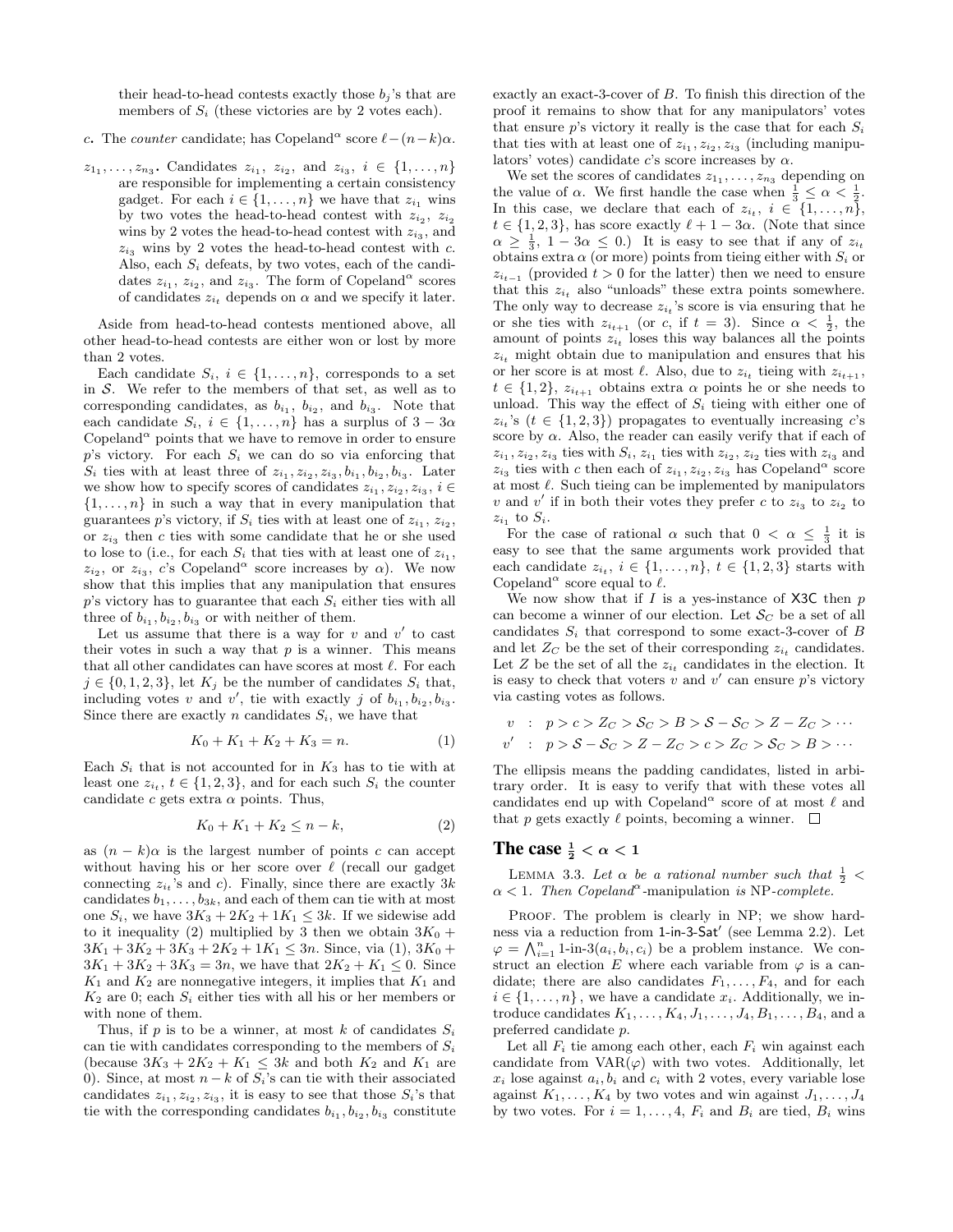against  $J_i$  by 2 votes. All other relationships cannot be changed by two voters. The scores are set up as follows (note that  $\frac{n}{4}$  is a natural number):

$$
\begin{array}{lll}\np & : & \ell \\
F_i & : & \ell + (1 - \alpha)(\frac{n}{4} + i - 5) + (i - 1)\alpha \\
\text{VAR}(\varphi) & : & \ell - 4(2\alpha - 1) \\
x_i & : & \ell - \alpha \\
B_i & : & \ell + \alpha \\
J_1, \ldots, J_4 & : & \ell - \frac{1}{2}n\alpha \\
K_1, \ldots, K_4 & : & \ell + \frac{1}{2}n(1 - \alpha)\n\end{array}
$$

As in the discussion at the beginning of the proof of Lemma 3.2, we use the same techniques to construct the election with these relevant candidates and scores in polynomial time. As in the previous proof, we only mention the relevant candidates, and ignore the padding candidates.

We show that  $\varphi$  has a solution I making exactly  $\frac{n}{4}$  variable true if and only if  $p$  can be made winner in  $E$  with two additional votes. First assume that  $\varphi$  has such a solution I. We view  $I$  as the set of its true variables, and denote the set of false variables with  $\overline{I}$ . Let B denote the set  $\{B_1, \ldots, B_4\}$ , J the set  $\{J_1,\ldots,J_4\}$ , K the set  $\{K_1,\ldots,K_4\}$ , and let X denote the set  $\{x_1, \ldots, x_n\}$ . If the manipulators vote:

$$
V_1 : p > X > I > F_1 > \dots > F_4 > B > J > \overline{I} > K
$$
  

$$
V_2 : p > J > \overline{I} > K > X > I > F_1 > \dots > F_4 > B,
$$

then it is easy to verify that all candidates have exactly  $\ell$ points, hence  $p$  is a winner.

For the converse, assume that  $p$  can be made a winner with two additional voters. Let  $E'$  be the manipulated election; the score of each candidate must be at most  $\ell$  in the election  $E'$  for p to win.

We say that some group  $G$  of candidates wins (or loses)  $t$ points against a group  $H$  if the changes in the relationships between candidates from  $G$  and  $H$  make the total score of candidates in  $G$  increase (decrease) by  $t$ .

The main idea of the proof is the following: We want to obtain a truth assignment for the variables in  $\varphi$  such that exactly one variable is true in each clause. The "true" variable among  $a_i, b_i, c_i$  will be the one that  $x_i$  ties with instead of losing. Due to the score of  $x_i$ , it is obvious that there can be at most one such variable, and it is easy to set up the election in a way that each  $x_i$  must tie with at least one of the variables in its clause in order for all points to get down to  $\ell$ . However, variables must behave consistently: A variable cannot be true in one clause and false in another. Ensuring consistency is the trickiest part of our proof. Due to space reasons we cannot present our complete argument and instead we list facts that our proof establishes. The proofs for these are based on the above-mentioned observation that each candidate can have at most  $\ell$  points. By considering the possibilities for each group of candidates to lose or gain points by changing their win/lose/tie-relationships with candidates in other groups, we can prove the following:

FACT 1. In E',  $F_i$  wins against  $B_i$  for all  $i \in \{1, \ldots, 4\}.$ 

FACT 2. In E', the group  $VAR(\varphi)$  wins at least  $2n\alpha$ points against the group K, and loses at most  $2n(1 - \alpha)$ points against the group J.

FACT 3. In  $E'$ , each  $x_i$  ties with at most one candidate from VAR( $\varphi$ ). The group VAR( $\varphi$ ) loses at most  $n(1-\alpha)$ points against the group X.

FACT 4. In  $E'$ , all ties among the group  $F$  are broken, and there are exactly n ties between F and  $VAR(\varphi)$ . Also, there are at least  $2n$  ties between the groups  $J$  and  $VAR(\varphi)$ .

FACT 5. For each  $i \in \{1, \ldots, 4\}$ , there is a manipulator vote where  $B_i$  is voted ahead of  $J_i$  in  $E'$ .

FACT 6. In E', there are exactly  $\frac{n}{4}$  variables which tie against all of the  $F_i$ . We denote this set with I. The other variables tie with none of the  $F_i$ . The candidates in I tie with all of their related  $x_i$  and those in  $VAR(\varphi) - I$  win against all of the related  $x_i$ . Each  $x_i$  ties with some candidate in I.

We regard  $I$  as a truth assignment, setting exactly those variables true which are elements of *I*. Since  $|I| = \frac{n}{4}$ due to Fact 6, it remains to prove that I satisfies  $\varphi$ . Let 1-in-3( $a_i, b_i, c_i$ ) be a clause in  $\varphi$ . We need to show that exactly one of the  $a_i, b_i, c_i$  is an element of I. Fact 6 implies that there is a variable  $v \in I$  such that  $x_i$  ties against it. Since  $x_i$  can only tie against  $a_i, b_i$ , or  $c_i$ , this implies that one of these is an element of I. Now assume that at least two of these are elements of I. Due to Fact 6, both of them must tie against  $x_i$ . This is a contradiction, since due to Fact 3, each  $x_i$  can tie with at most one candidate from VAR( $\varphi$ ). Therefore, exactly one of  $a_i, b_i, c_i$  is an element of I as required. Thus I satisfies every clause 1-in-3 $(a_i, b_i, c_i)$ , and thus it satisfies the whole formula  $\varphi$ .  $\square$ 

#### 4. WEIGHTED MANIPULATION

We turn our focus to the weighted manipulation problem for  $Copeland^{\alpha}$  elections with three candidates. We study both the regular weighted manipulation problem and unique manipulation problem, Copeland<sup> $\alpha$ </sup>-weighted-unique-manipulation, where we ask if there is a way to make our designated candidate the only winner of the election. As we indicate in the introduction, depending whether  $\alpha$  is 0, 1, or in between, and whether we consider winners or unique winners, the complexity of weighted manipulation for 3-candidate Copeland<sup> $\alpha$ </sup> elections can vary greatly. The table below summarizes our results.

|                                  |                 | $\alpha = 0$   $0 < \alpha < 1$   $\alpha = 1$ |  |
|----------------------------------|-----------------|------------------------------------------------|--|
| manipulation                     | $NP-c$   $NP-c$ |                                                |  |
| unique manipulation $\vert$ NP-c |                 |                                                |  |

We skip parts of the proofs of the following theorems but we mention that the parts that we skip in each are very similar to those that we keep in the others.

We first consider our regular manipulation problem, where the designated candidate is to become one of the winners, but not necessarily the only winner. For three candidates this problem appears to be difficult if  $\alpha < 1$  and easy if  $\alpha = 1$ . The results differ in the unique-winner case.

THEOREM 4.1. Let  $\alpha$  be a rational number such that  $0 \leq \alpha < 1$ . Then Copeland<sup> $\alpha$ </sup>-weighted-manipulation is NPcomplete when considering elections with exactly 3 candidates. For  $\alpha = 1$  the same problem is in P.

PROOF. We skip the NP-completeness proof due to space constraints and give the polynomial-time algorithm for Copeland<sup>1</sup>. We are given three candidates,  $a, b$  and  $p$ , set V of weighted voters, the sequence of manipulators' weights, and we are to decide if there is a way to set manipulators' votes as to ensure  $p$ 's victory in this Copeland<sup>1</sup> election.